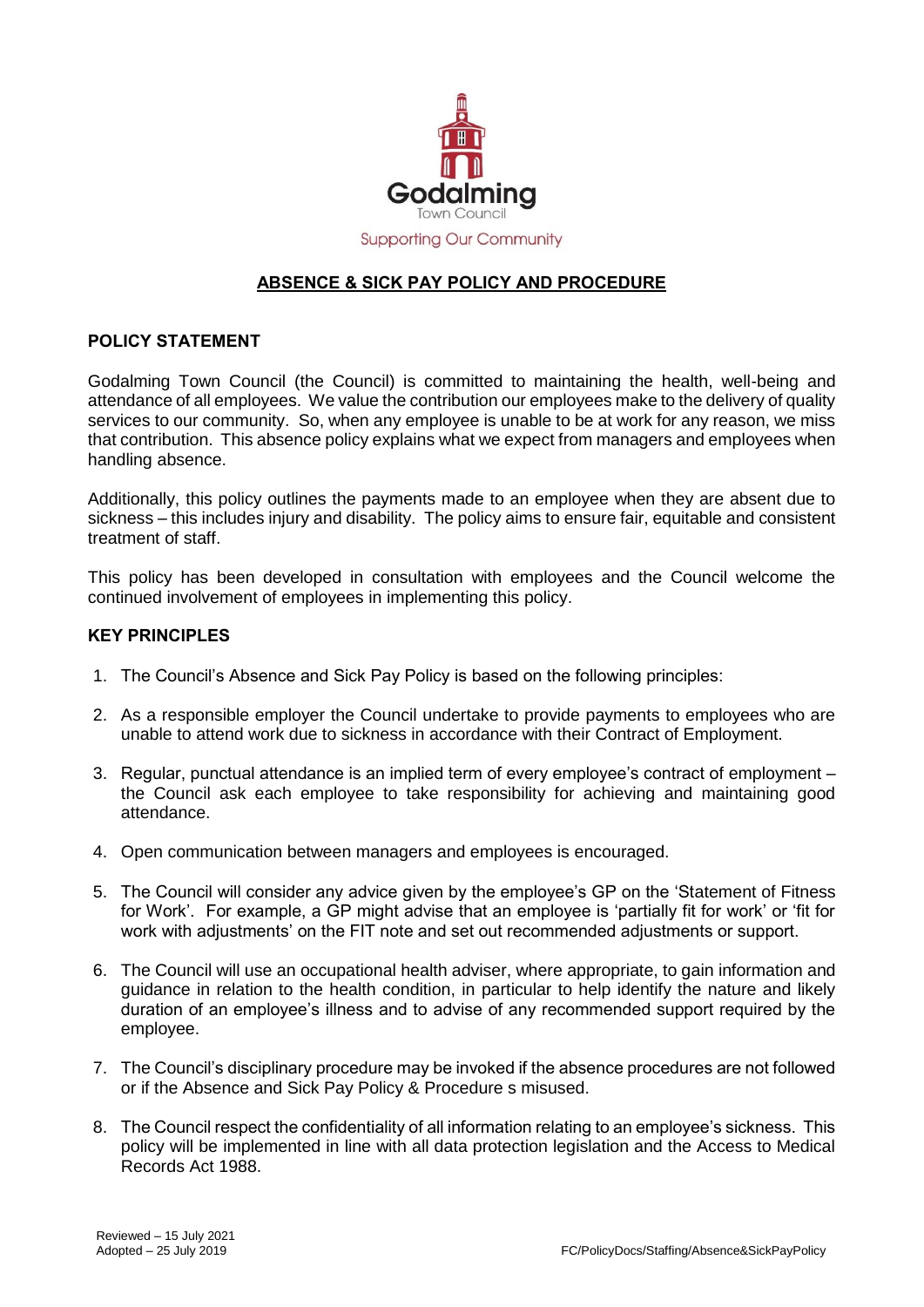# **NOTIFICATION OF ABSENCE**

If an employee is going to be absent from work due to sickness they should speak to their manager or deputy within 30 minutes of their normal start time. They should also:

- Give a clear indication of the reason for absence (and the nature of the illness if applicable) and
- A likely return date.

The manager will check with the employee if there is any information they need about their current work. If the employee does not contact their manager by the required time the manager will attempt to contact the employee at home.

# **CERTIFICATION OF ABSENCE**

Employees must self-certify for the first seven calendar days of sickness absence by completing the Council's sickness self-certification form and submitting this to their Manager upon their return to work. (Blank sickness self-certification forms are available from the Support Services Executive or electronically from the 'staffing committee' folder on the 'work' drive). Employees are required to provide a 'Statement of Fitness for Work' (FIT note) from their GP or consultant for any absence due to sickness of over seven calendar days upon their return to work. For ongoing absence, you will be required to send your FIT Notes to your Manager once you receive them.

A FIT note (or equivalent if abroad) is required for any sickness absence which occurs while the employee is on annual leave (and where the employee wishes to substitute sick leave for the annual leave).

If absence is likely to be protracted, ie more than four weeks continuously, there is a shared responsibility for the Council and the employee to maintain contact at agreed intervals.

Exceptionally, if the Council is concerned about the frequency of an employee's absence, or their account of their reasons for absence, the employee may be required to submit a FIT note, rather than self-certificates, from their first day of absence. In such cases the Council will meet the cost of any fee charged. The Council's disciplinary procedure may be invoked if the absence procedures are not followed or if the Absence and Sick Pay Policy and Procedure is misused.

Sick pay may be withheld where the sickness absence reporting procedure and certification requirements have not been followed in full.

#### **'MAY BE FIT FOR SOME WORK'**

If the GP advises on the FIT note that an employee 'may be fit for work', or fit for work with adjustments'. For example, a GP might advise that an employee is 'partially fit for work' or 'fit for work with adjustments' on the FIT note and set out recommended adjustments or support. The recommendations will be discussed with the employee and if reasonable will be put into place. Examples of adjustments or support include a phased return to work or amended duties.

This discussion will take place as an informal meeting between the manager and the employee. In certain circumstances, the manager may need to seek advice and/or recommend an occupational health referral).

If it is not possible to provide the support an employee needs for an adjustment or support to enable them to return to work, (for example, by making the necessary workplace adjustments), the Statement will be used in the same way as if the GP advised that the employee was 'not fit for work'.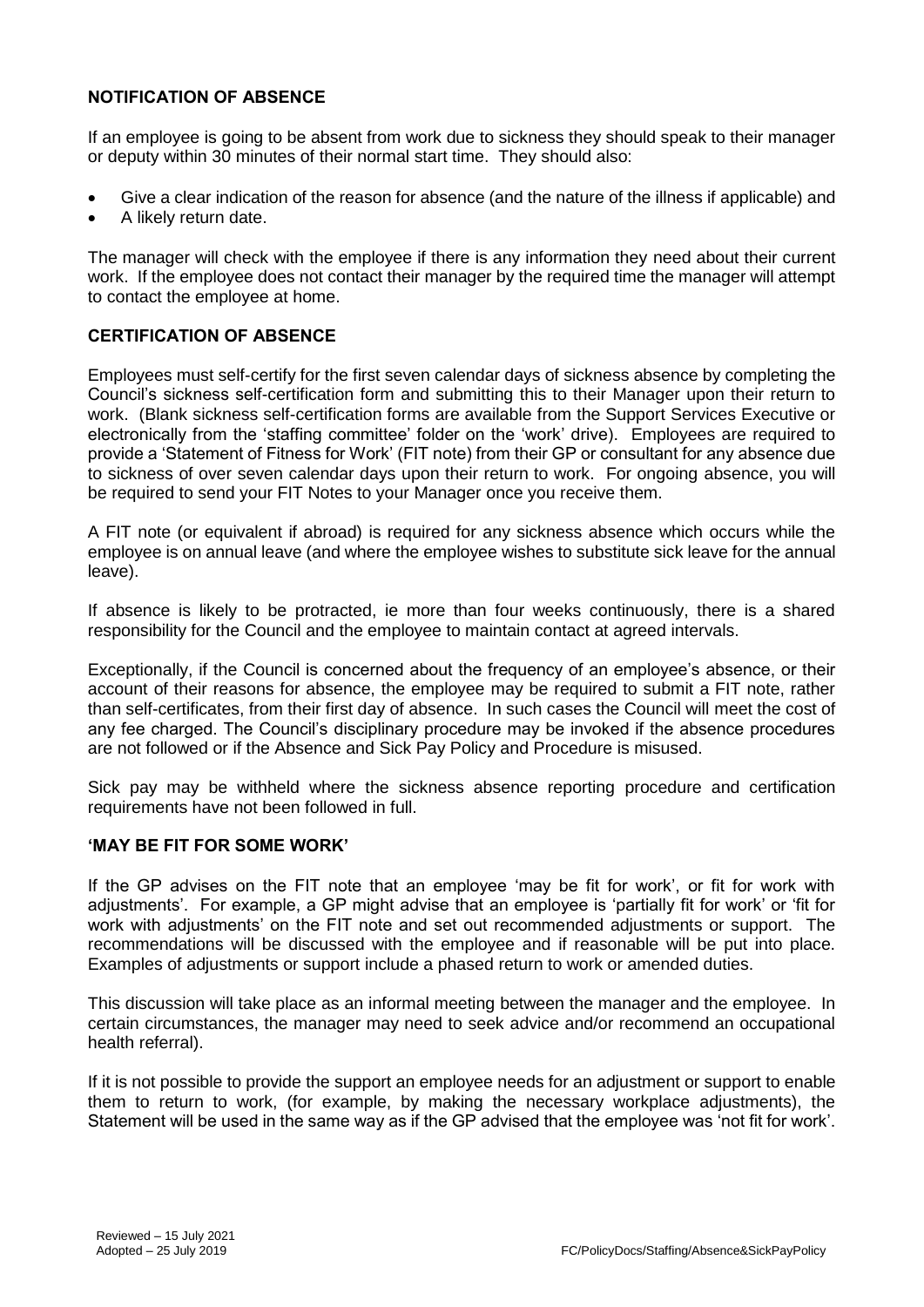# **RETURN TO WORK DISCUSSIONS**

Managers will discuss absences with employees when they return to work to establish:

- The reason for, and cause of absence
- Any reasonable support or adjustments required by the employee.
- That the employee is fit to return to work.

If an employee's GP has advised that they 'may be fit for work with adjustments or support' the return to work discussion can also be used to discuss this.

# **A FORMAL REVIEW WILL BE TRIGGERED BY:**

- Frequent short-term absences;
- Long-term absence; or
- Any other pattern of absence that causes the manager concern.

The review will look at any further action required to improve the employee's attendance and wellbeing and will be conducted as a formal meeting (with the employee having the right to be accompanied). A written record of the review will be kept.

Further absence management procedures will be followed as appropriate to the circumstances.

### **ABSENCE AS A RESULT OF DISABILITY**

Where you experience sickness absence as a result of a disability it will be treated in line with the provisions contained within the Equality Act 2010 (formerly as part of the Disability Discrimination Act 1995). This will include considering whether any reasonable adjustments can be made.

### **SICK PAY**

#### 1. **Contractual Sick Pay**:

If an employee is absent from work due to illness (this includes injury and other disability), and subject to compliance with Absence and Sick Pay Policy and Procedure, they will be paid Occupational Sick Pay in accordance with their contract of employment and in line with the National Agreement of the National Joint Council for Local Government Services, a copy of which is available at the Council Offices.

- a. The period during which sick pay shall be paid, and the rate of sick pay, in respect of any period of absence is calculated by deducting from the employee's entitlement on the first day by the number of days of paid absence during the preceding twelve months. (NB: for sick pay purposes; a month is equivalent to 22 working days, pro rata for part time staff).
- b. In the case of full pay periods, sick pay will be an amount which when added to Statutory Sick Pay and Incapacity Benefit, Employment and Support Allowance or equivalent social security benefit receivable will secure the equivalent of normal pay. In the case of half pay periods, sick pay will be the amount equal to half normal earnings plus an amount equivalent to Statutory Sick Pay and Incapacity Benefit, Employment and Support Allowance or equivalent social security benefit receivable, so long as the total sum does not exceed normal pay.
- c. The Employment and Support Allowance or equivalent social security benefits to be taken into account for the calculation of sick pay are those to which an employee is entitled on the basis the employee has satisfied so far as is possible:
	- i. the conditions for the reporting of sickness as required by the council;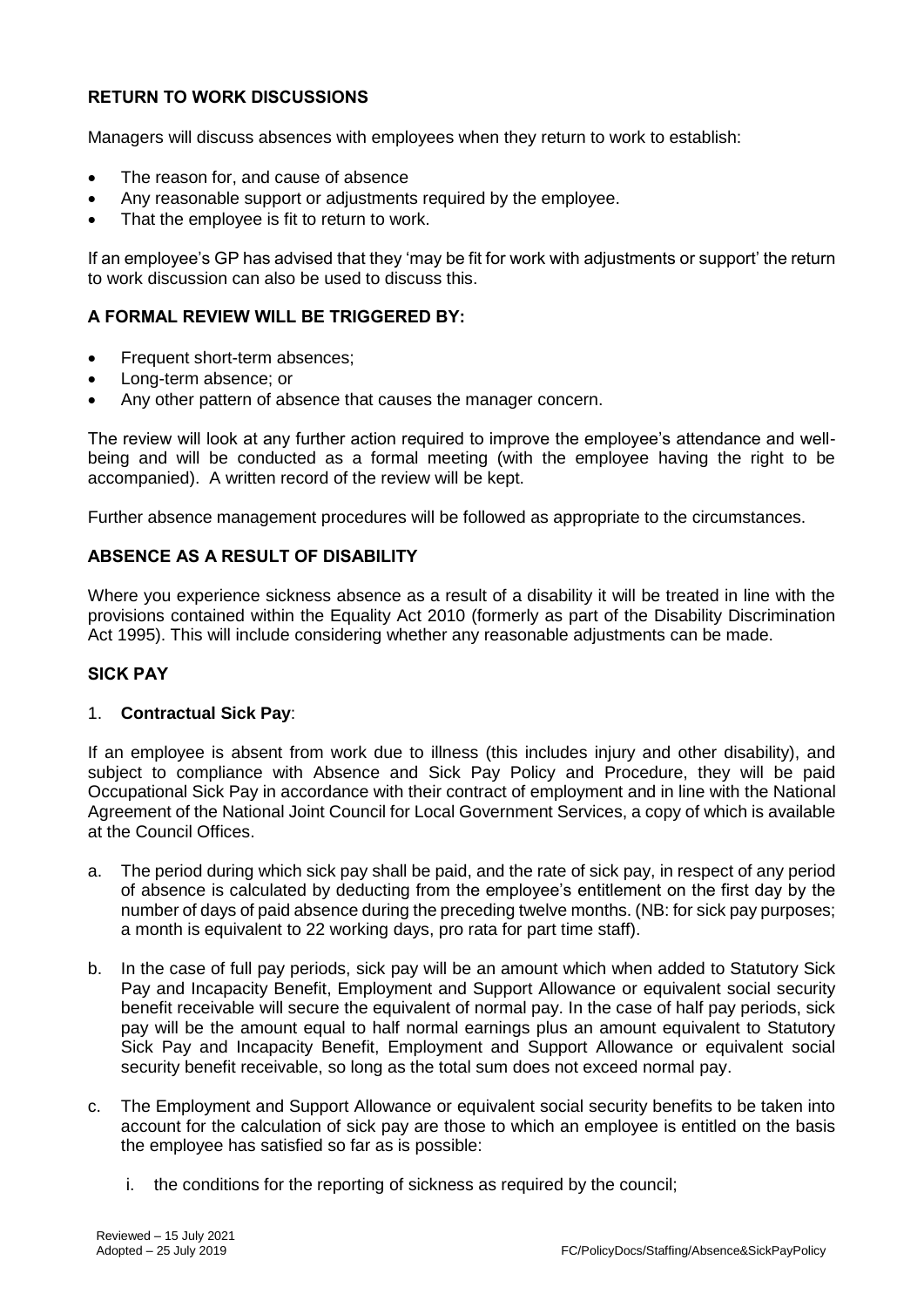- ii. the claiming of benefits;
- iii. the obligation to declare any entitlement to benefits and any subsequent changes in circumstances affecting such entitlement.
- d. Sick pay will not be paid for absences which are not covered by an appropriate sickness certificate. The Council reserves the right to withhold pay for periods of unauthorised absence.

### 2. **Phased Return:**

The employee's salary will be calculated on a pro rata basis to reflect their hours worked during a phased return. The remainder of the time will be recorded as sickness absence, and paid as Sick Pay if eligible.

### 3. **Third Party Damages:**

An employee who is absent as a result of an accident shall not be entitled to an allowance if damages may be received from a third party in respect of the accident.

- a. In this event, The Staffing Committee would authorise a payment to the employee equivalent to the sickness payment which would normally be paid under the National Agreement of the National Joint Council for Local Government Services. The employee will sign an agreement to refund to the Council the equivalent payment from the amount of damages paid to them by the third party, or a proportion of the payment if the damages paid do not cover the full amount.
- b. Any period of absence in this case, where a refund of the payment advanced is repaid in full, will not be recorded as sickness absence. If the payment is only repaid in part, then the period of absence not refunded will be recorded as sickness absence.

### 4. **Pay During Notice Period**

- a. Where notice is given to an employee that their employment is to be terminated by the Council whilst they are on sick leave, pay during the notice period will be notice pay (i.e. full pay) and not sick pay.
- b. If an employee resigns their post whilst they are on sick leave, they will remain on sick pay during their notice period and conditions of the sick pay policy apply in the usual way.
- 5. **Non-payment of Sick Pay**: Sick pay may not be paid when the absence is due to:
- an employee's own misconduct or neglect;
- deliberate conduct prejudicial to recovery;
- active participation in professional sport;
- injury while working in the employee's own time on their account for private gain or for another employer

The above decision will be made by The Staffing Committee. The employee shall be advised of the grounds for suspension of Sick Pay and shall have a right of appeal. Such appeals will be heard by an independent panel chaired by the Mayor, plus two other elected councillors not serving on the Staffing Committee. If the panel concludes that the grounds were justified, then the employee shall forfeit the right to any further payment in respect of that period of absence.

#### 6. **Occupational disease/accident at work:**

Absence in respect of normal sickness is entirely separate from absence through occupational disease, accident or assault arising out of or in the course of employment with the Council. Periods